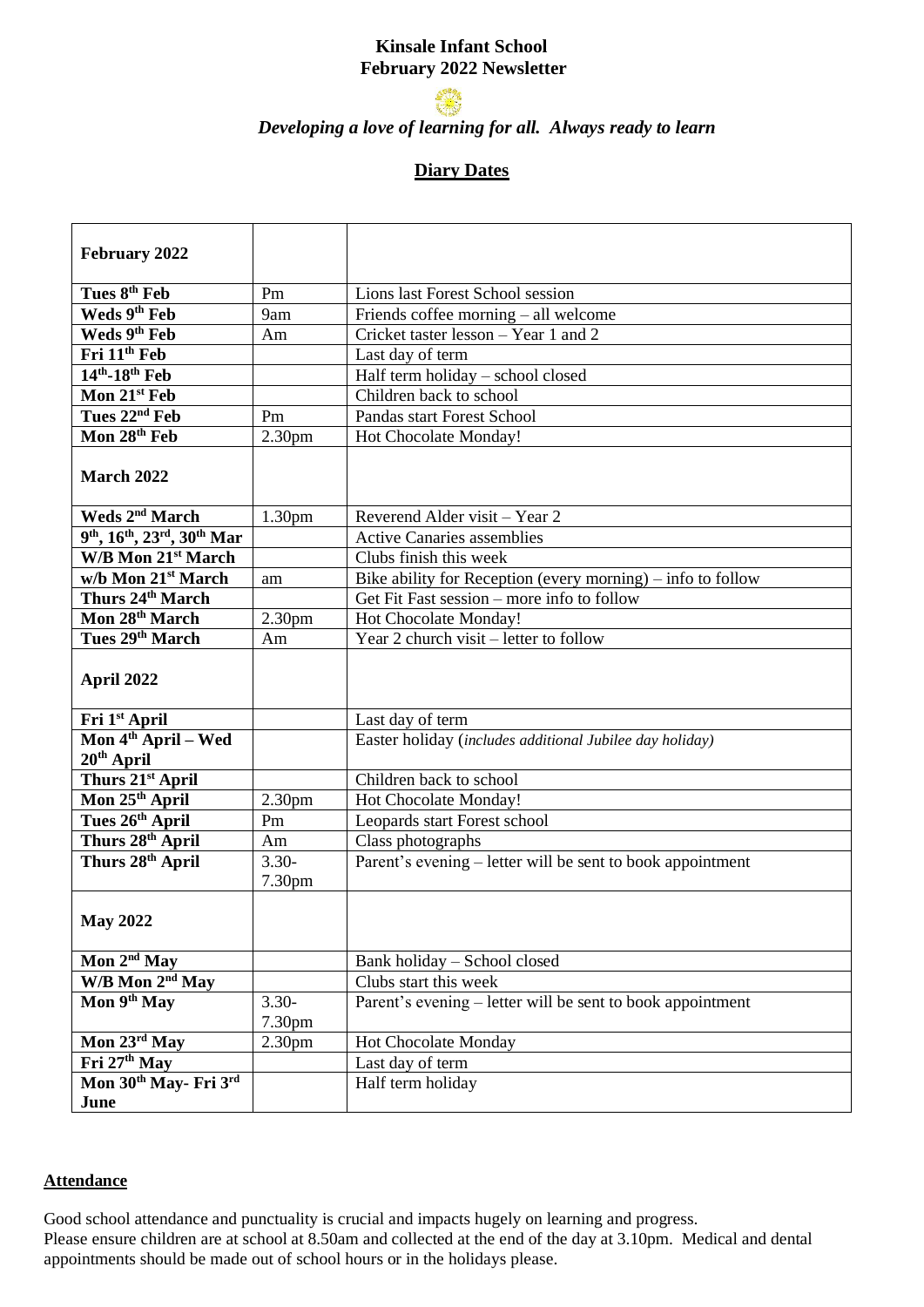Our school bell rings promptly at 8.50am when the classroom doors open, and it will sound again at 9am as the classroom doors are locked.

Please ensure you inform us if your child is unwell. The office opens at 8.15am each morning.

|                      | 17/1/22-21/1/22 | 24/1/22-28/1/22 | 31/1/22-4/2/22 |
|----------------------|-----------------|-----------------|----------------|
| Leopards - Reception | 98%             | 96%             | 95%            |
| Tigers - Reception   | 93%             | 95%             | 74%            |
| Lions $-$ Year 1     | 93%             | 95%             | 72%            |
| Pandas – Year 1      | 96%             | 99%             | 97%            |
| Elephants – Year $2$ | 98%             | 97%             | 97%            |
| Giraffes $-$ Year 2  | 99%             | 97%             | 95%            |

**We thank you for your support in ensuring that our school attendance improves. Our school target is 97%.**

## **Friends of Kinsale Infant School**

On Wednesday 9<sup>th</sup> February we held a coffee morning to discuss reforming the Friends of Kinsale Infant. The friends are such an important part of school life. They raise vital funds as well as organise fun and exciting events for all our children to enjoy!

Though due to various factors we didn't have many attendees on the day, we are very pleased to say it looks as though we have secured the 3 main roles we need to be able to form the committee. To be able to progress with this we need other parents to vote in these roles and therefore will be holding an AGM via zoom in the very near future (date to be confirmed).

We had several people express an interest in volunteering at events and would ask if you can join the zoom call to help get the Friends started it would be very much appreciated.

If we can sort out these formalities we are hoping to start organising events after half term!

## **Reading**

Thank you to all parents and carers for your continued support with your child's learning.

Please may we ask that you ensure your child reads at home at least 3 times a week, and that this is recorded in their reading record book. If they are no longer on the coloured book banded books and are now reading a 'free reader', please record and sign the reading record to say they have read at least 3 times a week.

The children at Kinsale make exceptional progress in reading, and we want this to continue, so your support is crucial and makes a huge difference.

Should the school reading book become damaged or lost we require a payment so we are able to replace it.

## **Parent Governors**

Can you help?

Are you interested in how Kinsale Infant School is run? Are you keen to contribute to making your child's school the best it can be?

The governors would like to invite interested parents to join us. We need more governors!

Being a governor needs interest and enthusiasm but is not a big commitment. It involves attending approximately 7 meetings a year where a whole range of matters relating to the school are discussed, for example; the curriculum, sports, school meals, progress of children, buildings, grounds and finance.

If you think you would like to get involved, please speak to Miss Robinson. We would love to meet you. Many thanks.

Penny Steward, Chair of Governors

## Anguish's Educational Foundation

Are you struggling to pay for school uniform, or need help to pay for your child's residential school trip?

If so, financial help may be available from Anguish's Educational Foundation.

This charity supports Norwich families on a low income, whether you are working or receiving benefits.

You can contact Anguish's Educational Foundation by emailing: info@norwichcharitabletrusts.org.uk

Or leave a message on: 01603 621023

A Grants Officer will contact you to discuss whether we can help you.